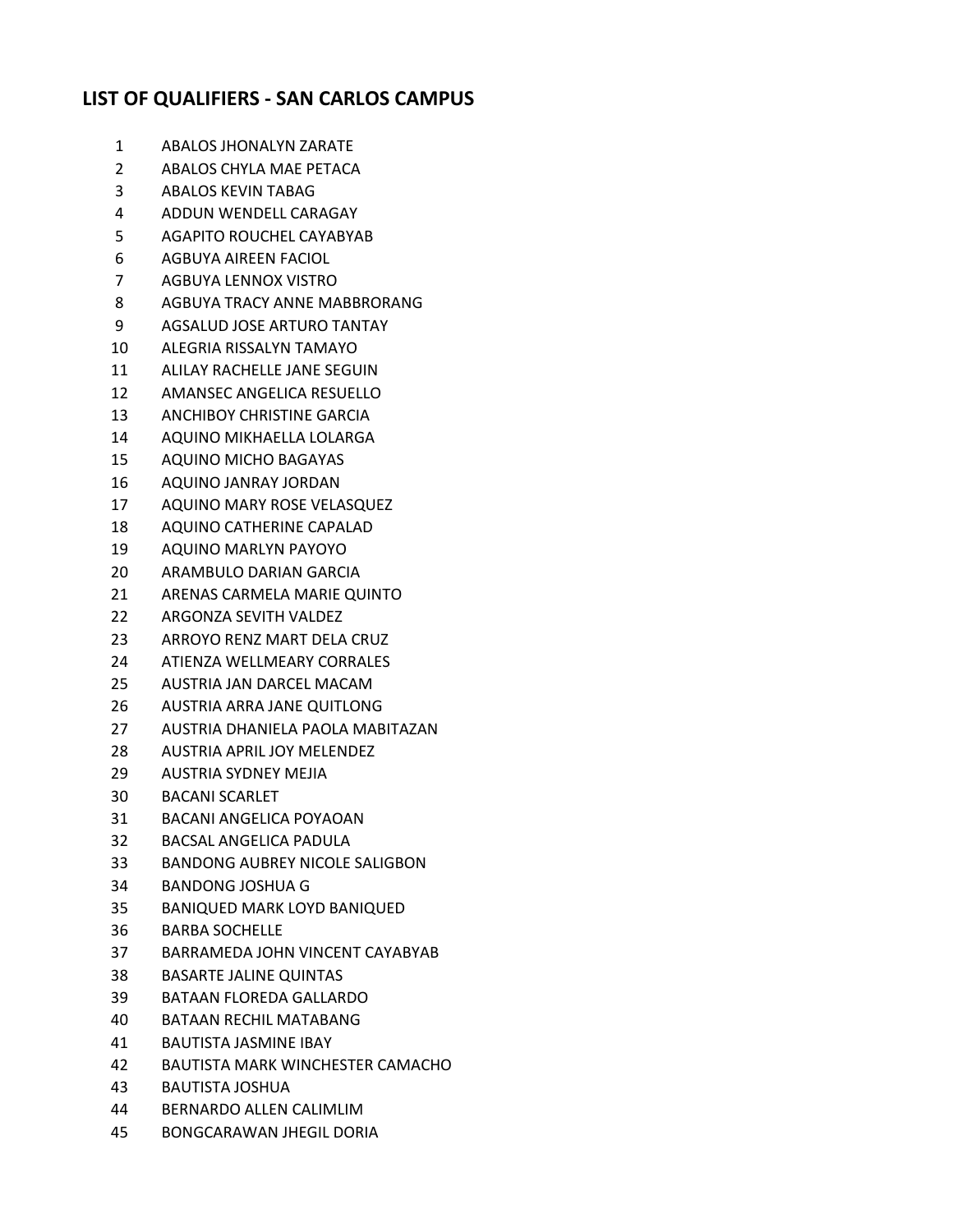| 46 | BORRETA ROCHELLE JOY PIDLAOAN        |
|----|--------------------------------------|
| 47 | BOSNILA CINDY ELIANG                 |
| 48 | <b>BRIAN PATRICIA ASIATICO</b>       |
| 49 | BRIAN KATRINA FLORENTINO             |
| 50 | <b>BUCAO JOYCE MARIZ SORIANO</b>     |
| 51 | <b>BUGAYONG MICHAEL PARAS</b>        |
| 52 | <b>BUGAYONG RICA DIAZ</b>            |
| 53 | CABARDO JAY-JAY DE LUNA              |
| 54 | CABATBAT CHRISTOPHER VALDEZ          |
| 55 | <b>CABUANG JEFFREY SURATOS</b>       |
| 56 | CABUANG JOHN CARLO                   |
| 57 | CAGUNOT MADONA DELOS SANTOS          |
| 58 | CALIBOZO JORRICA MAE CASTRO          |
| 59 | CALIMLIM GERALD DELA CRUZ            |
| 60 | CALUGAY JASPER BUENCONSEJO           |
| 61 | CALUGAY EDDIE LIZA IGLOSO            |
| 62 | CALUGAY PRINCESS SALUT               |
| 63 | CALUGAY TAMMY FAE DE GUZMAN          |
| 64 | CALZADA CHARLOTTE MAE FRIAS          |
| 65 | CAMACHO DOUGLAS SORIANO              |
| 66 | CAMPUED PRINCESS LUISA CARDANO       |
| 67 | CANCINO MA. CRISTINA BALLESTEROS     |
| 68 | CANCINO MADELINE JOY GADDI           |
| 69 | CAPITLE AUDREY CARANTO               |
| 70 | <b>CARANTO JOHN CARLO BARRIENTOS</b> |
| 71 | CARANTO JEROME BATAANON              |
| 72 | CASIPAGAN BRYAN LUIGI MONTOYA        |
| 73 | CASTIL RAYMART DIOQUINO              |
| 74 | CASTRO VANESSA ROLDAN                |
| 75 | CASTRO JOHN PATRICK DE VERA          |
| 76 | CASTRO MICA CANCINO                  |
| 77 | <b>CASTRO JESSIE POSADAS</b>         |
| 78 | CASUPANAN KYLA MAE MANINGDING        |
| 79 | CAYABYAB TJ RYAN AFICIAL             |
| 80 | CAYABYAB JOAN METIAM                 |
| 81 | <b>CLEMENTE JASON-JEFF CANCINO</b>   |
| 82 | <b>CRUZADA JOESSIE QUITALEG</b>      |
| 83 | <b>CUSTODIO JESSA DELO SANTOS</b>    |
| 84 | DACQUEL KARYLL SUGAR DE VENECIA      |
| 85 | DAOATIN ANGELA MANLINCON             |
| 86 | DATUIN ADBINLUZ KAWALHATIAN          |
| 87 | DE GRACIA MARIEL PEREZ               |
| 88 | DE GUZMAN WILVER SABADO              |
| 89 | DE GUZMAN JOHN CARLO TAMONDONG       |
| 90 | DE GUZMAN JOLINA CASTANEDA           |
| 91 | DE GUZMAN MARY JOSEPH GARCIA         |
| 92 | DE GUZMAN NICKSON PASCARAN           |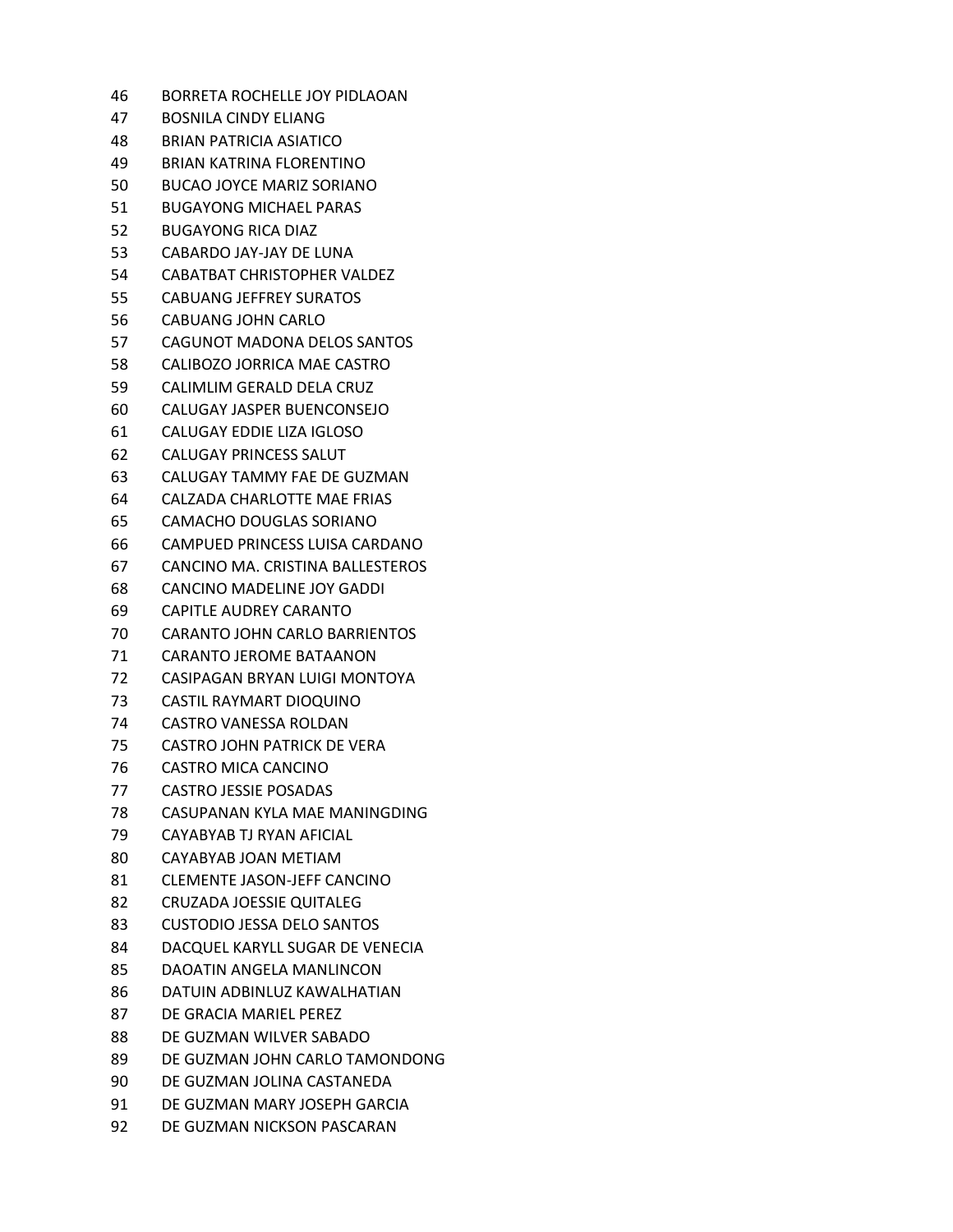| 93    | DE GUZMAN JONATHAN IDOS           |
|-------|-----------------------------------|
| 94    | DE LEON KIMBERLY ANN ZAFRA        |
| 95    | DE VERA LILIA MELENDEZ            |
| 96    | DE VERA LESLIE ANN SORIANO        |
| 97    | DE VERA MONICA PADUA              |
| 98    | DE VERA CATHERINE JOY CAYABYAB    |
| 99    | DE VERA FRANCINE JOY              |
| 100   | DE VERA IL JESSICA HITEROZA       |
| 101   | DECILES JOHN PAUL FLORES          |
| 102   | DEL MONTE DARWIN DE LUNA          |
| 103   | DEL ROSARIO CHIELCE ALBA          |
| 104   | DEL ROSARIO LAICA DELFIN          |
| 105   | DELA CRUZ DANIELA AUSTRIA         |
| 106   | DELA CRUZ DEXTER SARMIENTO        |
| 107   | DELA CRUZ MCLYN ANNE PADUA        |
| 108   | DELA CRUZ MARLON ZUNIGA           |
| 109   | DELA CRUZ SARAH MALICDEM          |
| 110   | DELA CRUZ DANIELLA MONTEMAYOR     |
| 111   | DELA CRUZ ALADIN APPLE CABUÑAG    |
| 112   | DELA CRUZ MARK CLARENCE DE GUZMAN |
| 113   | DELACRUZ JAKE JAKE ARAMBOLO       |
| 114   | <b>DEOCARIS VIA SALES</b>         |
| 115   | DESPUIG JENNIFER CAPARAS          |
| 116   | <b>DESPUIG JEROME CAPARAS</b>     |
| 117   | DIAZ ANGELICA SORIANO             |
| 118   | DIAZ JERCELYN DORIA               |
| 119   | DIAZ DEVIN DELA CRUZ              |
| 120.  | DICHE ZANDERMEL ARON DC           |
| 121 — | DIEGO JUDITH AQUINO               |
| 122   | DIEGO GLYSA CRISTOBAL             |
| 123   | DIOLAZO LYKA FERNANDEZ            |
| 124   | <b>DIZON MYLENE AUSTRIA</b>       |
| 125   | <b>DOLDOL RICA ANGELES</b>        |
| 126   | DOMAGAS JODELYN GOJAR             |
| 127   | DOMANTAY ANGEL ANNE GUTIERREZ     |
| 128   | <b>DUARTE CHERRY ANN BENTORES</b> |
| 129   | <b>DUMLAO RANDY</b>               |
| 130   | <b>ERGUIZA KHEN ASHLY PATIO</b>   |
| 131   | ESPEJO ANGELICA NAVARRO           |
| 132   | EVANGELISTA KRISTINE BOQUIREN     |
| 133   | EXIOMO RANJIT MENDOZA             |
| 134   | FERNANDEZ JOYVIE CARANTO          |
| 135   | FERNANDEZ BLESCEL CAYETANO        |
| 136   | FERNANDEZ JENNY BABES DELA CRUZ   |
| 137   | FERNANDEZ JOHN JOHN PARIS         |
|       | 138 FERNANDEZ CYRILL BUCCAT       |
| 139   | FERRER MARISSA DELA CRUZ          |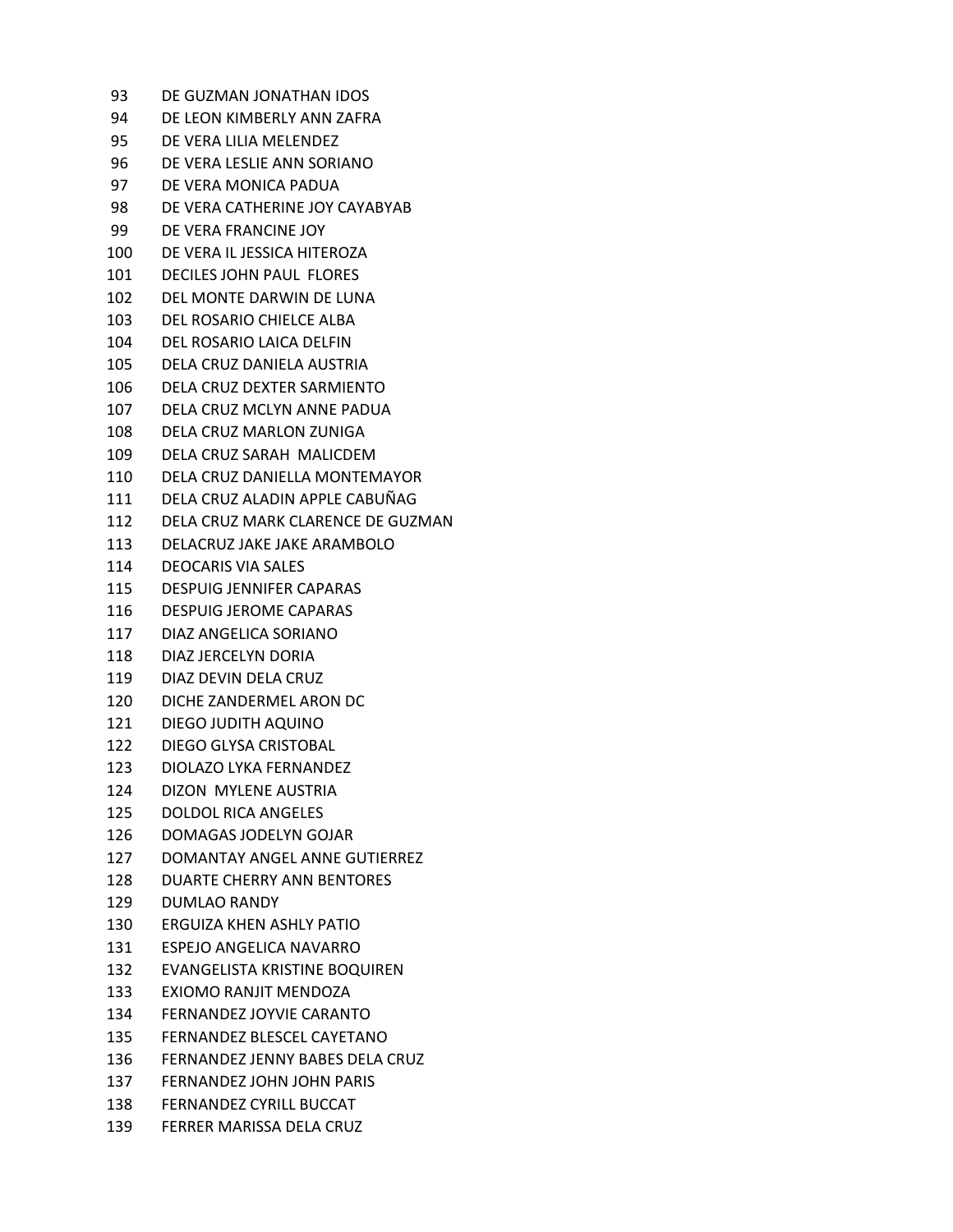FERRER ROSEMARIE SABANGAN FERRER RICHARD AGSALUD FERRER LAICA NARVARTE FERRER CHRISTIAN PADILLA FRANCISCO LOLITA GULOY FRIAS ERICKSON SONIEGA FRIAS ASHLEY JEAN GALOS JOHN MARK VALLO GALVEZ RAXZ LAVARIAZ GARCIA RUBY ANNE MONTEMAYOR GARCIA MICHELLE CUSTODIO GARCIA MARK ANGEL MOLINA GARLIT CAMILA JEAN PASCUA GATPO PATRICIA MAE BASA GATPO CZARINA ELAINE MANGAMPO GERMONO KRISLIANNE YAPTANGCO GERMONO RAYMART BAUTISTA GIMENO KRYSTAL GAYLE LAMBINO GOBANGCO LALAINE CATUNGAL GONZALES RAYCEE ROSARIO GONZALES BRITNEY BUSTARDE GONZALES JOVILYN TAMONDONG GUNDAYAO NOEMI SABANGAN GUNDAYAO JUDALYN PATAYAN GUTIERREZ MERISSA BAUTISTA GUTIERREZ MARITZ FERNANDEZ HETEROZA GLORIA MARIE LAYOSO HOLASCA RICALYN TAPIADOR IGNACIO CRISTINE PANTALEON JAVIER ELLAINE MAE MAALI JUAN CHERRY ANN SIPMIO JUNIO MARJORIE ANN MANINGDING LADRILLO IRENE GRACE DE GUZMAN LAFIGUERA RHESSA MAE MAMARADLO LAGSAC GELINE FRANCHESCA DE VERA LAMSEN RAFAEL CARIÑO LAMSEN RYAN SAPLAN LATONIO CHYLLA MARIE REYES LAVARIAS HANS ANGELO GONZALES LAYNO DIANA MAE FERNANDEZ LAYOSO JESSICA CABUQUIN LICUANAN DEXSON VALENZUELA LIVANTINO RIZA MAE SEGUIN LOPEZ LOVELY CABOL LUNAR MARIELLE ZARATE MACALANDA JELAIZA BANDONG MADON JANARAH DIAZ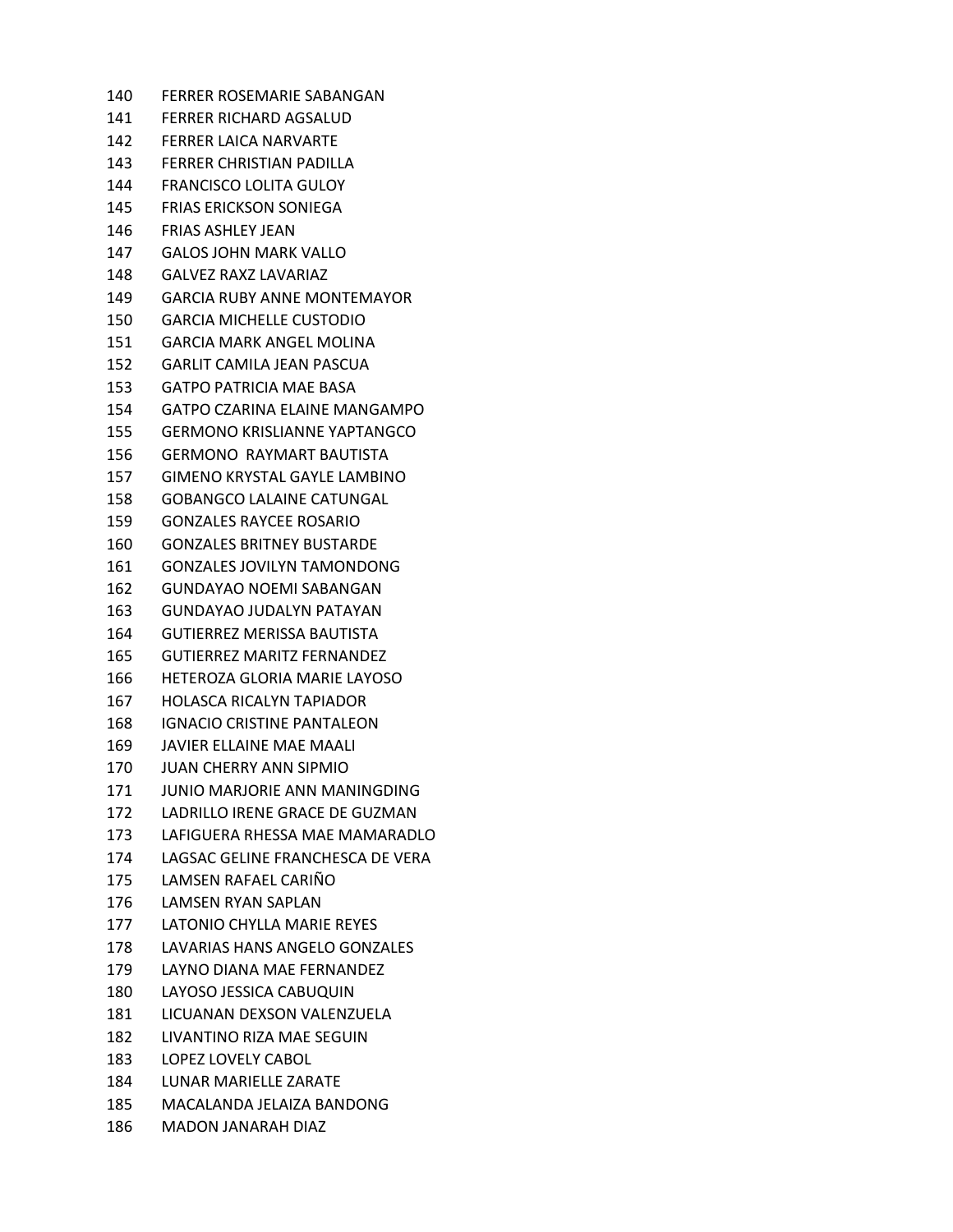| 187   | MAGALONG LYKA MAE SORIANO             |
|-------|---------------------------------------|
| 188.  | MAGAT ALLIYAH NICOLE DELGADO          |
| 189 - | MARAMBA DOLL RILIE ROSARIO            |
| 190   | MARTINEZ CAMILLE BACANI               |
| 191   | <b>MARTINEZ KRISTINE CHELLE FRIAS</b> |
| 192   | MARTINEZ RICKY TANAGON                |
| 193   | MASIGLAT JAY MARK TAPULAO             |
| 194   | <b>MAYOLA RIALYN DE GUZMAN</b>        |
| 195   | MEJIA PAULINE MAE TRANSFIGURATION     |
| 196   | <b>MELAD ALLYSON MACARAEG</b>         |
| 197   | MELITAR JEREMY CAYABYAB               |
| 198   | MENDEZ JAMAICA MABANGLO               |
| 199   | MENDOZA EFREN CALUGAY                 |
| 200   | MENDOZA JOHN MARVIE CARANTO           |
| 201   | <b>MENESES JESSA GARON</b>            |
| 202.  | METANTIN ANNJHUNE LOVE TOLIBAS        |
| 203   | MIRANDA RENELYN JUACHON               |
| 204   | MISLANG CHARITY BABE GARCIA           |
| 205   | MONDARES JOENIX VINLUAN               |
| 206   | MONTEMAYOR BERNIE LAPIGUERA           |
| 207   | MONTOYA ERNESTO BERANIA               |
| 208   | MORALES MA. JESUSA MAE QUINTO         |
| 209   | <b>MUYRONG JOBILYN VELASCO</b>        |
| 210   | <b>NERI BLESS SORIANO</b>             |
| 211   | NEVADO KOLIN SALINAS                  |
| 212   | NOVILLA SOPHIA MARI MADARCOS          |
| 213   | NUNEZ RIZALYN DE GUZMAN               |
| 214   | OLIVA JOMARI BAUTISTA                 |
| 215   | OLIVA KIEL CHELCE BALTAZAR            |
| 216   | PACHECO LEONARD SEAN RANQUE           |
| 217   | PADILLA VIA TIONGSON                  |
| 218   | PADUA MARGIE ZACARIAS                 |
| 219   | PAGSULINGAN JESSICA ROQUE             |
| 220   | PAGUINTO PATRICE BALDEDARA            |
| 221   | PALAGANAS CRISTINE JOY CAYABYAB       |
| 222.  | PALCONIT KIMBERLY JOY CASTRO          |
| 223   | PALISOC ERIKA PALISOC                 |
| 224   | PALISOC EDISON MARINAS                |
| 225   | PANINGBATAN DEA EDGIE PERRERAS        |
| 226   | PANINGBATAN KIMBERLY ROSE PIDLAOAN    |
| 227   | PANINGBATAN CATHY CABUANG             |
| 228   | PANIS LHART TENORIO                   |
| 229   | PANLILIO JEBBY PATUNGAN               |
| 230.  | PARICO NOA ANNE TAPIADOR              |
| 231   | <b>PARIS ALFRED DELVAL</b>            |
| 232   | PATAYAN SHEINA MAE SANTOS             |
| 233   | PERALTA PATRICIA MAE LAVARIAZ         |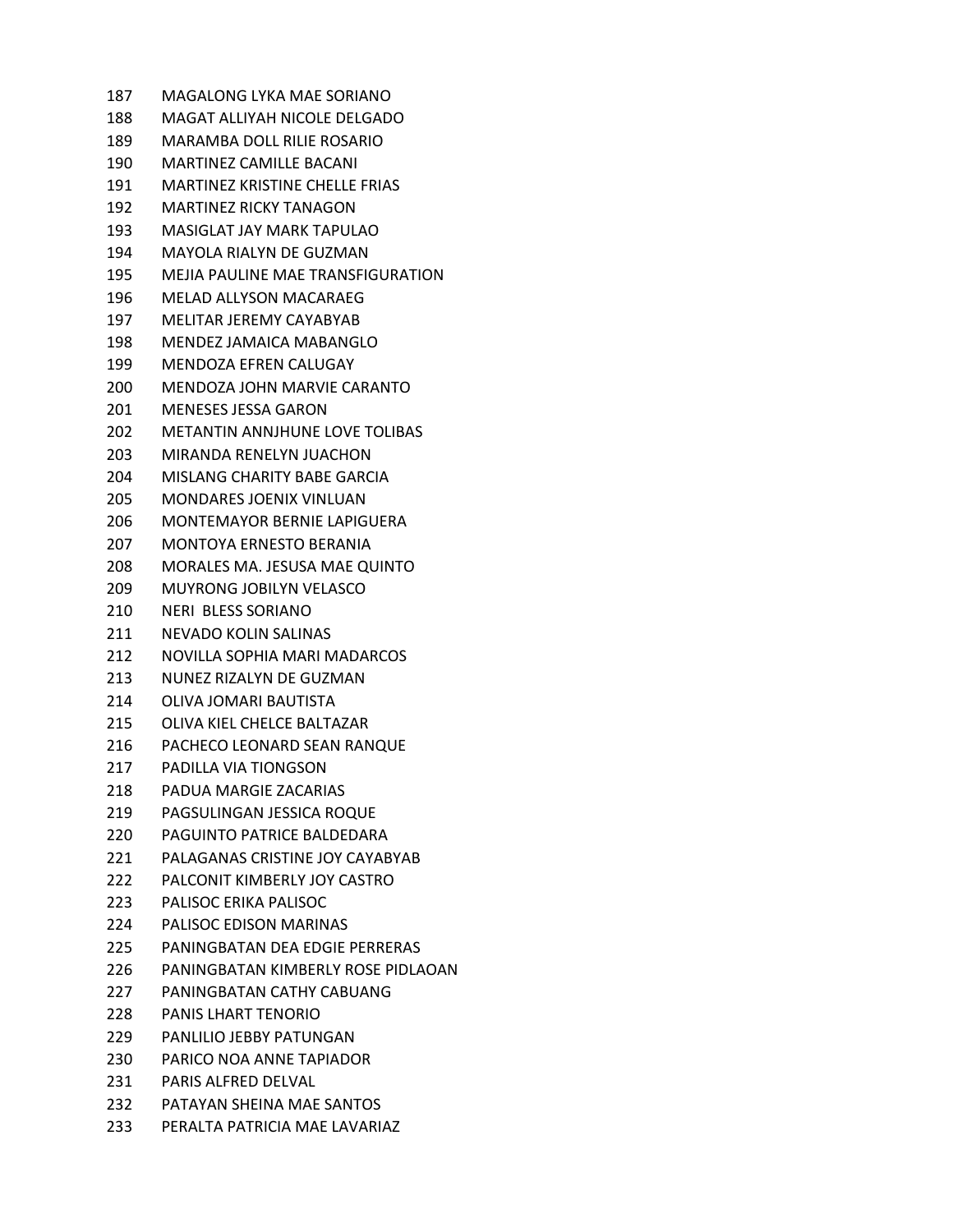| 234  | PERALTA ALHIZA SANCHEZ                |
|------|---------------------------------------|
| 235  | PERALTA SOPHIA CONSTANTINO            |
| 236  | PERALTA GINO FERRER                   |
| 237  | PIDLAOAN YNA DE GUZMAN                |
| 238  | PINLAC FRANCE ANGELO AZURIN           |
| 239  | POQUIZ MARK ANGELO TAMONDONG          |
| 240. | POSADAS KATHLEEN KATE QUITALEG        |
| 241  | POYAOAN RICH ANNE JAMAICA SAMBEROLA   |
| 242. | PUDADERA FUMARIE SARMIENTO            |
| 243. | QUINTO MONICA CATAYNA                 |
| 244  | <b>QUITALEG HANNAH GRACE AMBANLOC</b> |
| 245  | QUITLONG JHUNACEL ALBORO              |
| 246  | <b>QUITLONG TRICIA MARIE ZEQUE</b>    |
| 247  | RAMOS JOEY BARONGAN                   |
| 248. | RAMOS PRINCESS LANSANGAN              |
| 249  | <b>REMARIM REGINA LICUANAN</b>        |
| 250  | RESUELLO JELLY BALUCIO                |
| 251  | <b>RESUELLO RYAN JUNIO</b>            |
| 252  | RESUELLO ANGELINE DAYANAN             |
| 253  | RESULTAY JESSA MAE DE VERA            |
| 254  | REYES SHIBA FAYE SOLOMON              |
| 255  | REYES TRISHA MAE FERNANDEZ            |
| 256  | RICO BUDDIE MAR CAYABYAB              |
| 257  | RODRIGUEZ CHERRY ANN BAUTISTA         |
| 258  | ROQUE JASMINE YERRO                   |
| 259  | ROSARIO ESTEFANIE MISLANG             |
| 260  | ROSARIO KIMBERLY ROSARIO              |
| 261  | ROSARIO FRANZE JUDE CASTRO            |
| 262. | ROSARIO REGINE SAYGO                  |
| 263  | ROSARIO VENUSLY MISLANG               |
| 264  | ROSARIO ALEXANDER JOSEPH SERAFIN      |
| 265  | ROSETE JOKER DELOS SANTOS             |
| 266  | <b>RUFO ELIZABETH BOLLOS</b>          |
| 267  | SABANGAN RENALYN CARANTO              |
| 268  | SABANGAN MARIA BEA CHRISTINE ABRAHAN  |
| 269  | SAGUN ERICA MAE SORIANO               |
| 270  | SALES JOHN RYAN DEMEGILLO             |
| 271  | SALOMON RHENAR NAVARRO                |
| 272  | SALVADOR JOHN MICHAEL PRADO           |
| 273  | SALVADOR JHOSUA TORDECILLA            |
| 274  | SAMSON LIEZA ALTHEA ALCANTARA         |
| 275  | SAMSON SYDHE LAINE INDICO             |
| 276  | SANCHEZ MYLA VALERIO                  |
| 277  | SANCHEZ BENJIE MULA CRUZ              |
| 278  | SANCHEZ JAYSON ORTEGA                 |
| 279  | SAPIERA BRYAN JAY RODRIGUEZ           |
| 280  | SEGUIN FRANCISCA MAE SEGUIN           |